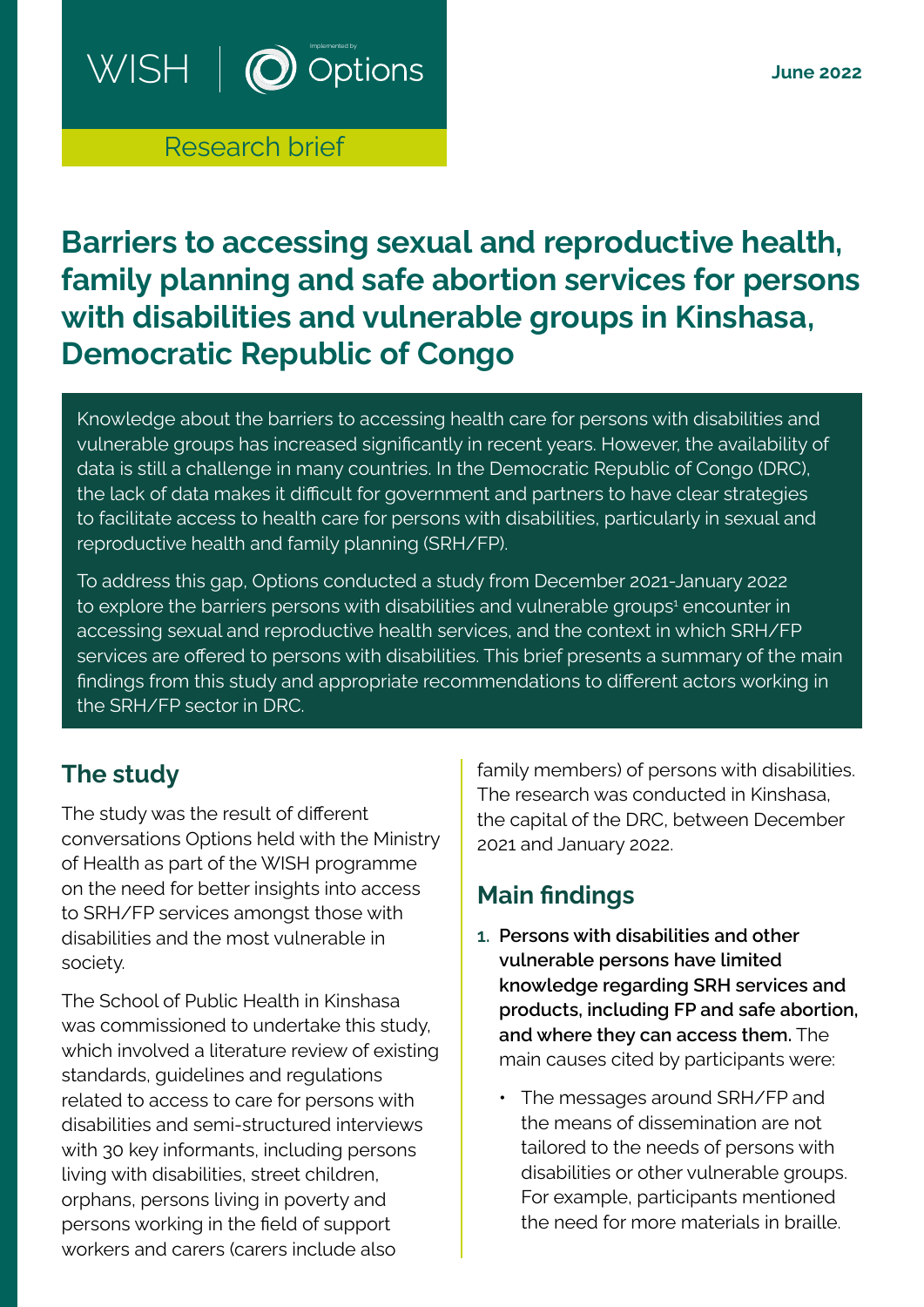- **•** Knowledge and information are often given (and mediated by) parents/ carers for persons with disabilities. For example, many orphanages are run by Catholic organisations. While they do provide some family planning advice, this does not extend to the provision of, or signposting to, SRH/FP services.
- **2. Many participants did not believe in using FP services because of their social and religious beliefs.** The vast majority of them did not agree with abortion.
- **3. Some participants reported feeling stigmatised by SRH/FP service providers.**

"Once I went to buy a condom for a friend, the lady in the pharmacy who was selling it, she asked me why I was looking for it, she said be careful, we all pay for our sins. I told her it was not for me afterwards, moreover I told the woman that in my head I thought it was a medicine when my friend asked me for this service. Afterwards she sold me the condom."

#### Male participant, 21, with cerebral palsy

- **4. The urban environment was not the primary physical barrier to accessibility as reported by participants.** The main access problems are associated with the geographical distribution of health services.
- **5. However, physical accessibility is not optimal and the service delivery points and existing infrastructures do not respond to the needs of persons with disabilities** (e.g., no ramps or texts in braille).
- **6. Financial inaccessibility to health care, although affecting the general population, is more pronounced among persons with disabilities and vulnerable groups, as most of them are unemployed and depend on their families or households, in a context marked by poverty and socio-economic constraints.**

Although practices to support vulnerable persons, such as health insurance and reduced prices for health services and products exist, many perceive that these practices are not respected or applied uniformly throughout the city.

- **7. Most disabled and vulnerable persons do not make the decision on whether or not to use SRH services and products. Family members or care providers decide for them.** This is due (in part) to the perception that persons with disabilities and other vulnerable groups do not have an understanding of their own SRH needs or of the risks and vulnerabilities they may confront.
- **8. Vulnerable groups, including persons with disabilities, have the perception that there are no government structures in charge of supporting them.** This is linked to the lack of laws and guidelines in favour of vulnerable persons or persons with disabilities.

#### **Summary of recommendations**

- **•** Develop or adapt the national strategy for the provision of SRH/FP services and safe abortion to persons living with disabilities.
- **•** The Government, through the National Reproductive Health Programme and partners, should adapt the construction standards of health facilities to the needs of persons with disabilities.
- **•** Emphasise person-centred quality services during providers training and through coordinating governance structures. Ensure this includes a focus on bias and equity and equality in service provision.
- **•** Advocate with the government, the National Assembly and the Senate to draw up or revise laws, directives and regulations in favour of vulnerable persons through governance and coordination structures.